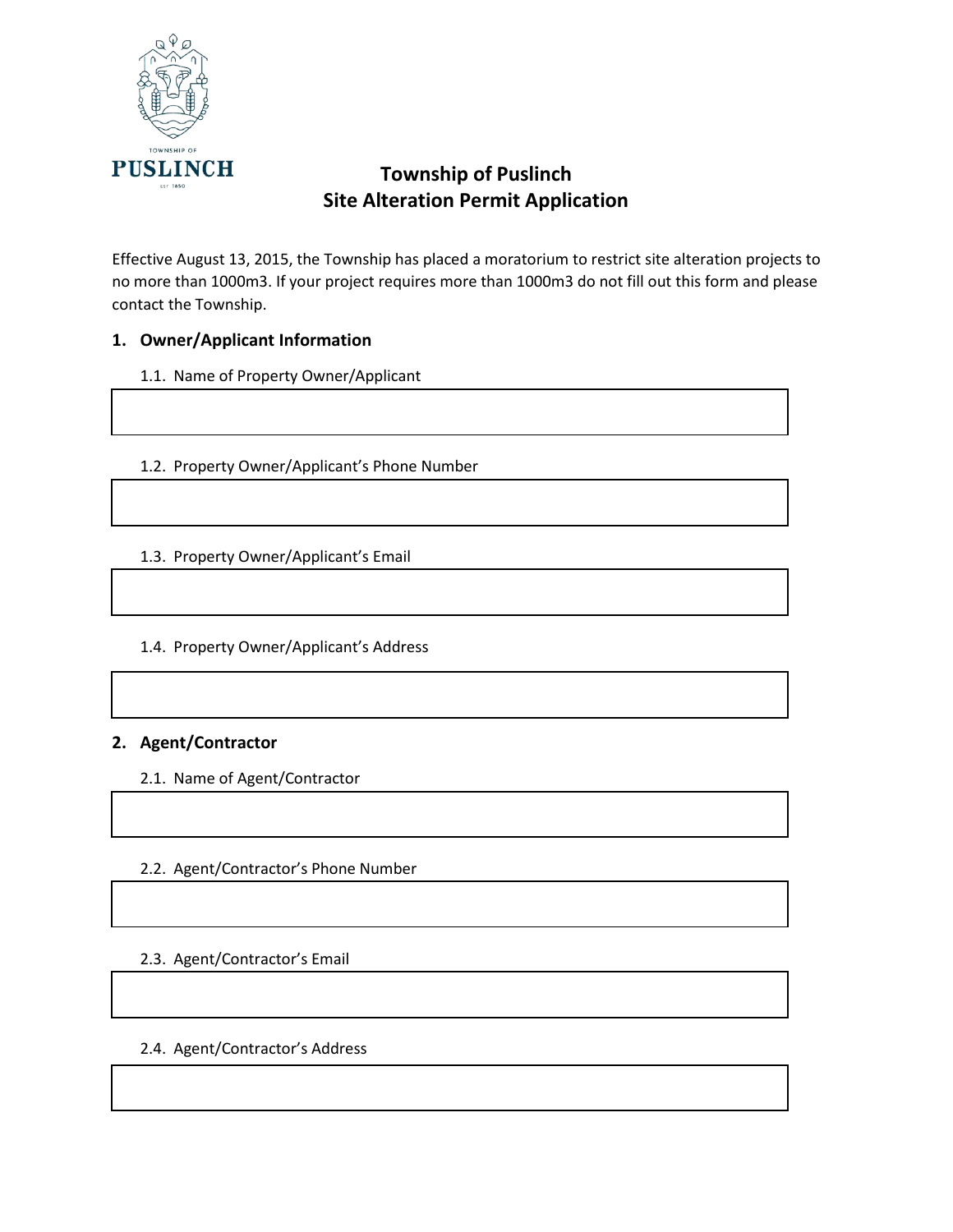

# **3. Engineer's Information**

3.1. Name of Engineer

### 3.2. Engineer's Phone Number

#### 3.3. Engineer's Email

3.4. Engineer's Address

### **4. Property Information**

- 4.1. Address of proposed Site Alteration Permit Application
- 4.2. What is the current use of the property? (Example: Residential purposes, business or farming purposes)
- 4.3. What is the size of the property?
- 4.4. What is the zoning of the property? (Indicate if unknown)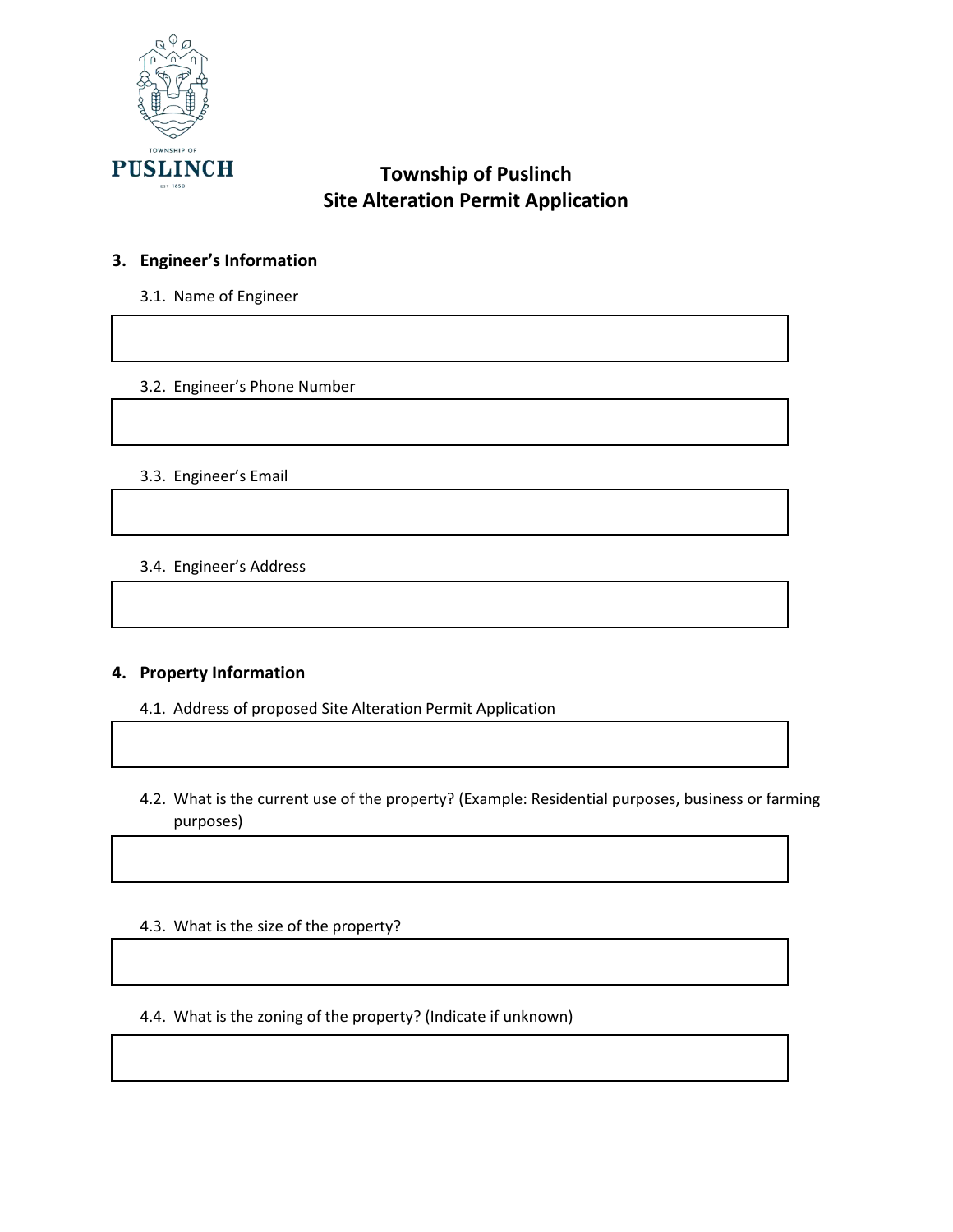

## 4.5. Is any part of the property regulated by a conservation authority?

- Yes No Unknown
- 4.6. What conservation authority regulated the property?
	- Grand River Conservation Authority
	- Halton Conservation Authority
	- Hamilton Conservation Authority
- 4.7. Does any part of the site contain a watercourse?



4.8. Are trees being removed as part of the site alteration project



4.9. Is the Site Alteration Permit application associated with a building permit?



4.10. Is the Site Alteration Permit associated with a By-law Enforcement Order?



4.11. Is the Site Alteration Permit associated with an approved Site Plan Control Agreement?

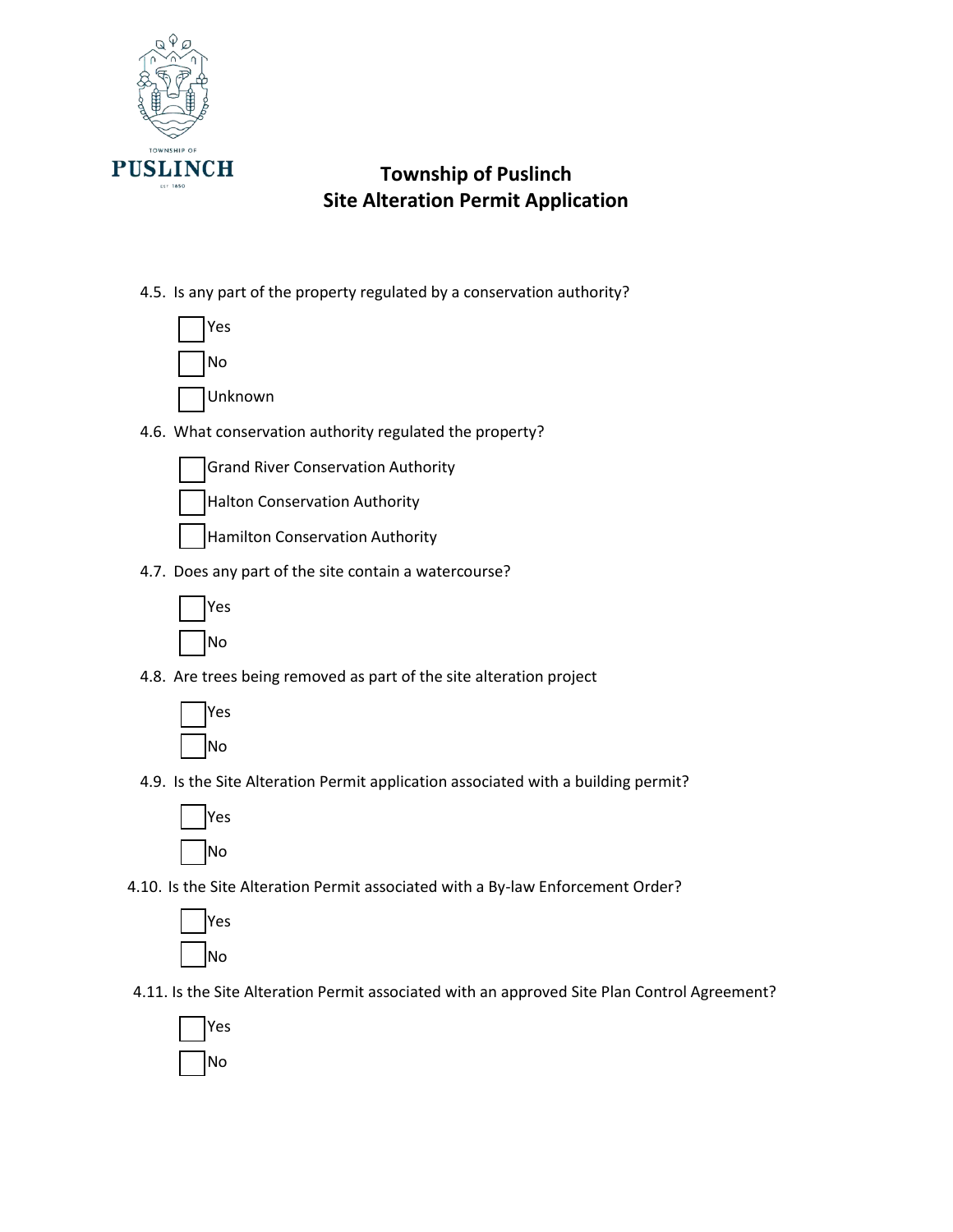

## **5. Site Alteration Applications Requirements**

Note: Once a complete application including payment is submitted it can take a minimum of four weeks to issue a Site Alteration Permit. If the Site Alteration Application requires further reports this process may take longer than four weeks to complete.

5.1. Anticipated start date of the work?

5.2. Anticipated completion date of the work?

5.3. Are you applying for an exemption under Normal Farm Practice per the *Farming and Food Production Protection Act, 1998*?

| Yes |
|-----|
| No  |

**If you answered yes to the above question, please complete questions 5.3.1 through 5.3.6. If you answered no, please proceed to question 5.4.** 

5.3.1.Name of farmer responsible for agricultural operation.

5.3.2.Email of farmer responsible for the agricultural operation.

5.3.3.Phone number of the farmer responsible for the agricultural operation.

5.3.4.Provide a statement of the nature of the agricultural operation.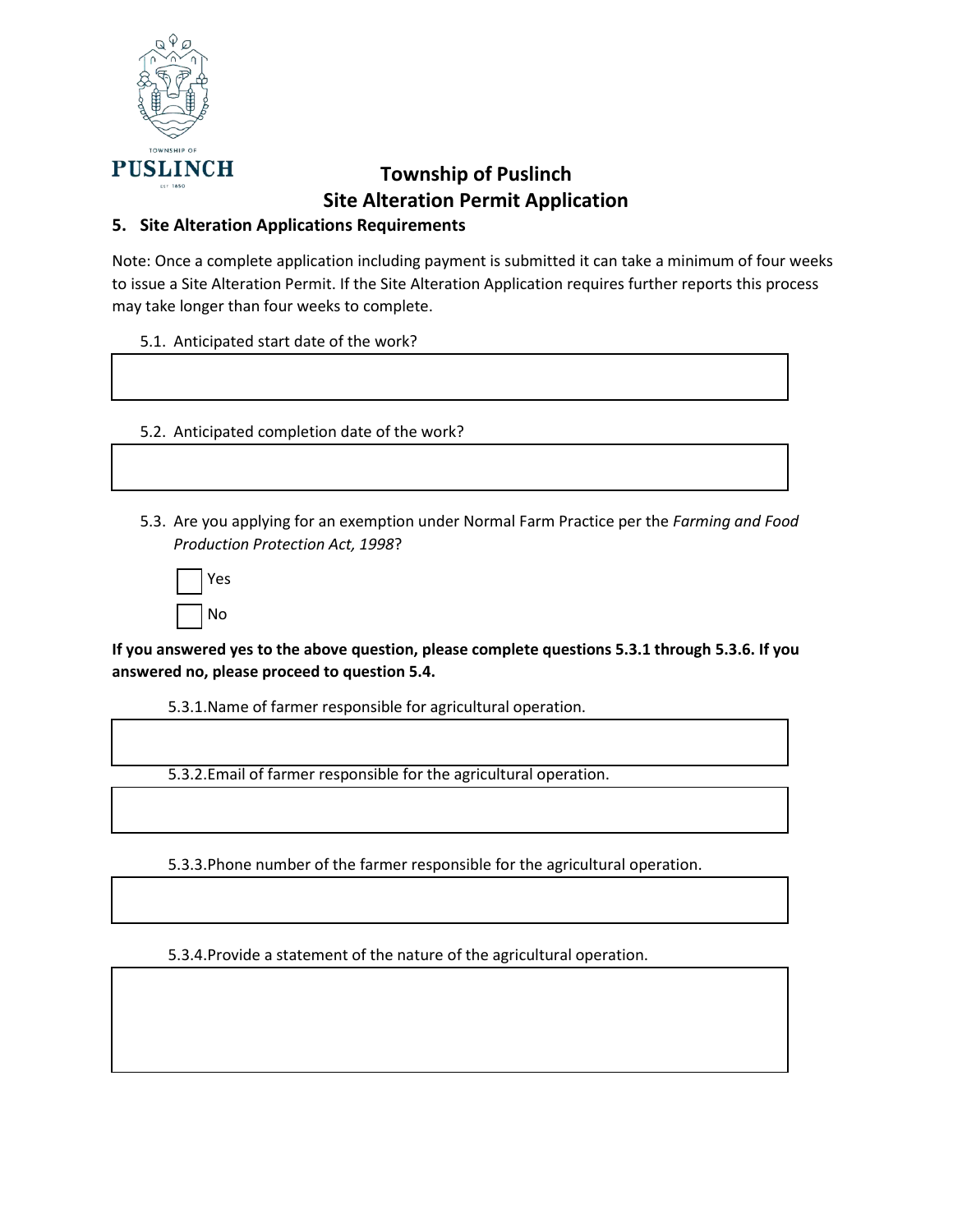

5.3.5.Provide the farm business registration number of the agricultural operation.

5.3.6.Provide a description of the normal farm practice.

5.4. Provide a brief description of the proposed works that been identified on the Plan or Site Plan (Example: Constructing laneway, filling an impression, building a retaining wall).

5.5. What is the size of the proposed work area of the site alteration in hectares?

5.6. What is the source of fill for this project?

Imported fill (Imported from secondary location)



Native fill (Fill that is being moved from one part of the property to another)

**If you answered yes to the above question, please complete questions 5.6.1 through 5.6.6. AND Section 6. If you answered no, please proceed to question 5.8 and do not complete Section 6.** 

5.6.1.Has any fill already been brought into the property?



5.6.2.Proof from an accredited laboratory that any fill being imported to the site complies with the clean fill parameters as set out in Table 1 of Ontario Regulation 153/04 as amended. (This report must be stamped and signed by a Qualified Person under Ontario Regulation 153/04.)

Attached

5.6.3.Letter of Permission from all property owners that the fill being received will be in accordance with the Site Alteration Permit.

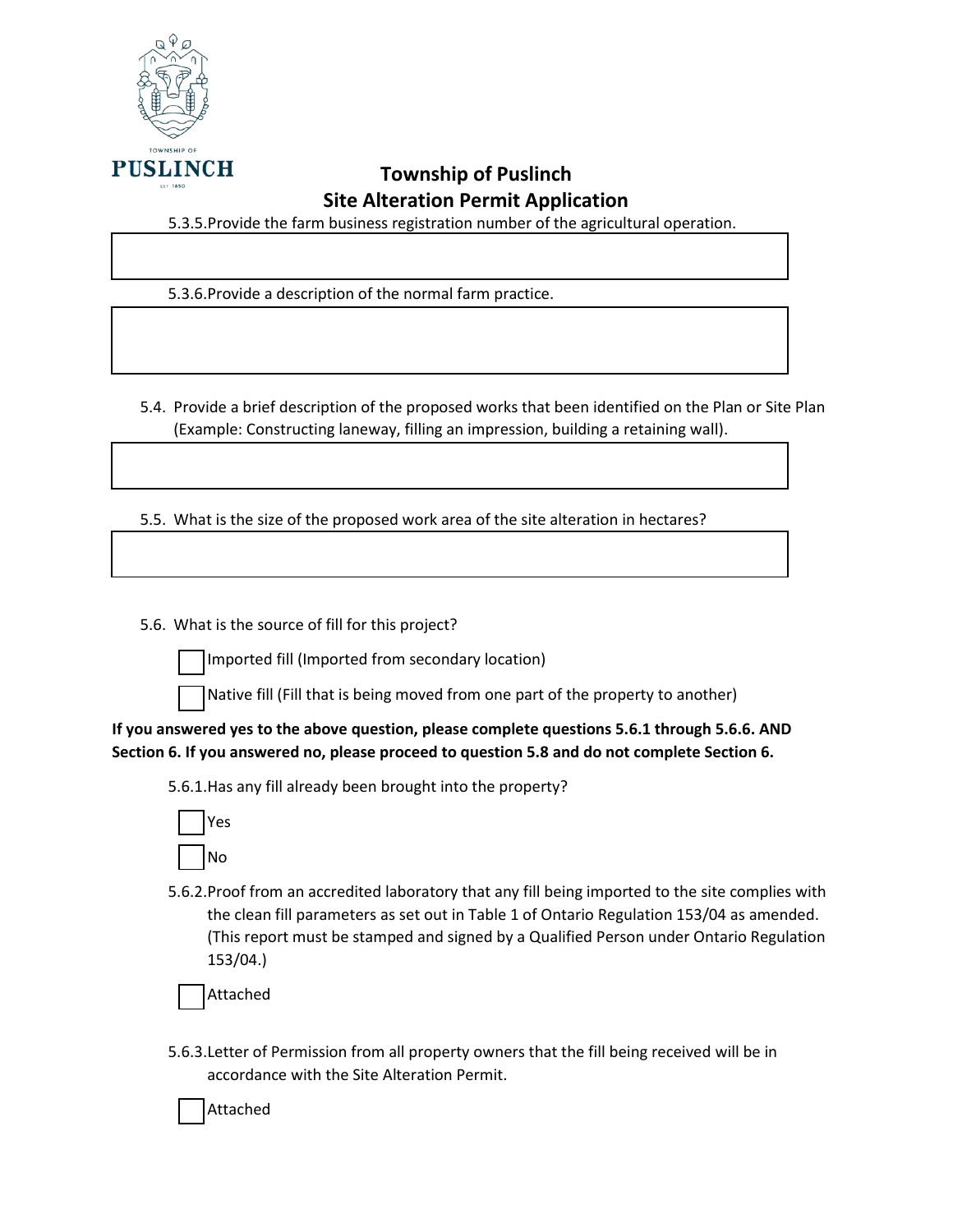

5.6.4.Describe the composition of fill being imported to the property.

5.6.5.Provide the source of fill including the name of the supplier, source location address and contact information of the supplier.

5.6.6.Provide the amount of fill to be brought into the property in cubic metres (m3). (Effective August 13, 2015, the Township has placed a moratorium to restrict site alteration projects to no more than 1000m3.)

5.6.7.Provide the haul route for the fill.

- 5.7. Does this project include a retaining wall?
	- Yes No

5.7.1.Provide a plan showing the design details to proper scale of any retaining wall.

|  | Attached |
|--|----------|
|--|----------|

5.8. Provide a plan and supporting documents which meets the requirements from Section 5 of the Site Alteration By-law Outlined below.

Attached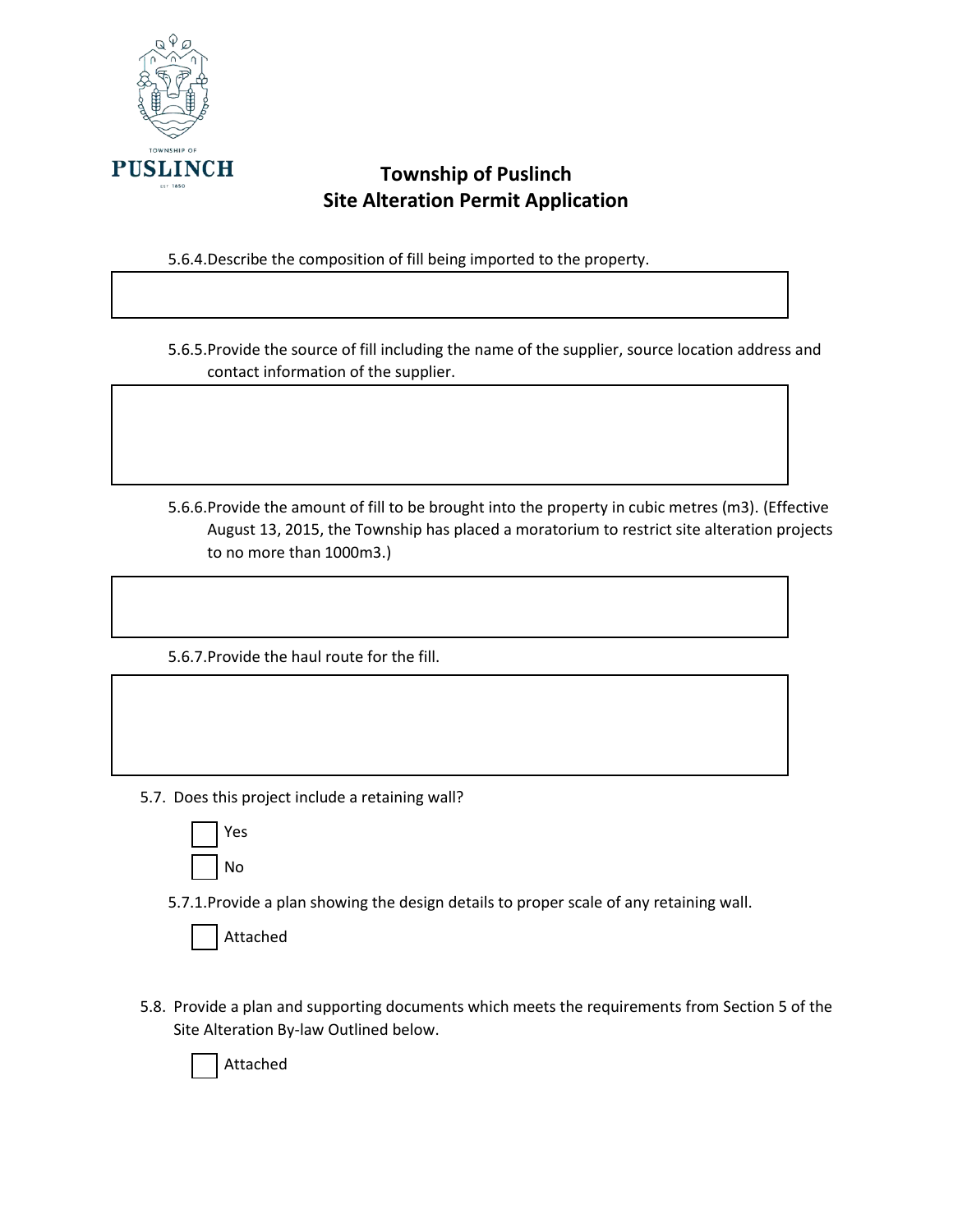

| 5.9. | site Alteration Fernit Application<br>Please check that you have satisfied all the required components for the plan and<br>support documents submitted above.                                                                                                               |
|------|-----------------------------------------------------------------------------------------------------------------------------------------------------------------------------------------------------------------------------------------------------------------------------|
|      | A key map showing the location of the Site                                                                                                                                                                                                                                  |
|      | The Site boundaries and number of hectares of the Site                                                                                                                                                                                                                      |
|      | The use of the Site and the location and use of the buildings and other structures adjacent<br>to the Site                                                                                                                                                                  |
|      | The location, dimensions and use of existing and proposed buildings and other structures<br>existing or proposed to be erected on the Site                                                                                                                                  |
|      | The location of lakes, streams, wetlands, channels, ditches, other watercourses and other<br>bodies of water on the Site and within thirty (30) metres beyond the Site boundary                                                                                             |
|      | The location of the predominant Soil types                                                                                                                                                                                                                                  |
|      | The location size, species and condition of all trees 100 mm in diameter or greater,<br>including their dripline, and the composite dripline of all other Vegetation                                                                                                        |
|      | The location of driveways on the lands and all easements and rights of-way over, under,<br>across or through the Site                                                                                                                                                       |
|      | The location and dimensions of any existing and proposed storm water Drainage systems<br>and natural Drainage patterns on the Site and within thirty (30) metres of the Site<br>boundaries                                                                                  |
|      | The location and dimensions of utilities, structures, roads, highways and paving                                                                                                                                                                                            |
|      | The existing Site topography at a contour interval not to exceed 0.5 metres and to extend<br>a minimum of thirty (30) metres beyond the Site boundaries                                                                                                                     |
|      | The Proposed Grade(s) and Drainage system(s) to be used upon completion of the work<br>which is the subject of the Permit                                                                                                                                                   |
|      | The location and dimensions of all proposed work which is the subject of the application<br>for a Permit                                                                                                                                                                    |
|      | The location and dimensions of all proposed temporary Topsoil or Fill stockpiles                                                                                                                                                                                            |
|      | The location, dimensions, design details and specifications of all work which is the subject<br>of the application including all Site siltation control measures or Retaining Walls necessary<br>to meet the requirements of this by-law and the estimated cost of the same |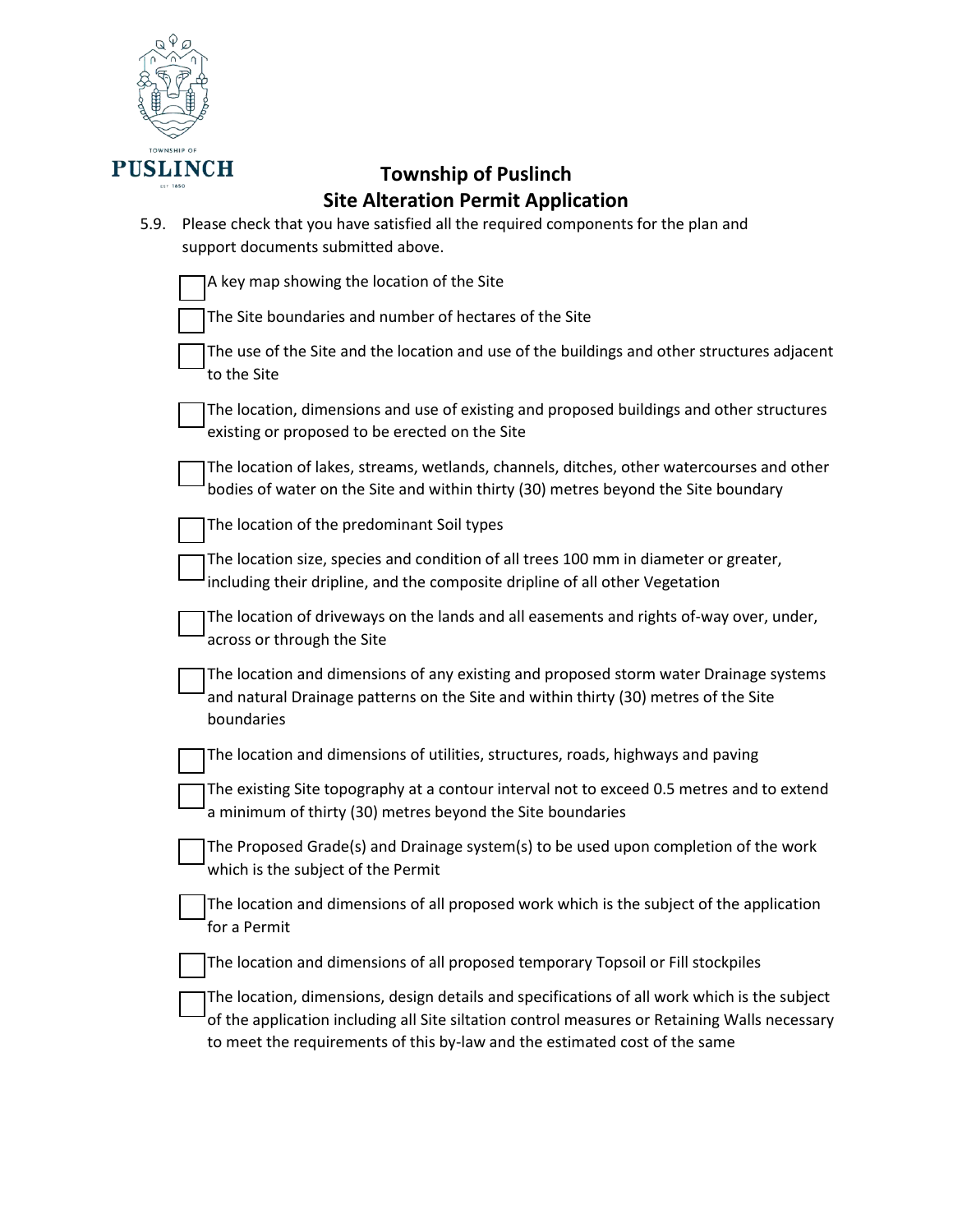

| A schedule of the anticipated starting and completion dates of all proposed work which is    |
|----------------------------------------------------------------------------------------------|
| the subject of the application for a Permit, including the installation of construction Site |
| control measures needed to meet the requirements of this by-law                              |
|                                                                                              |

A list of the type of equipment and machinery that will be used during the site alteration process including the expected days and times of operation

Provisions for the maintenance of construction Site Erosion and Dust Control measures during construction and after as required

Typical notes on the final rehabilitation plan to indicate the final ground cover materials, type and size of plantings, depth of topsoil, tree removals or tree protection measures

Proposed site access location(s) and haul route(s) to and within the property

A description of the proposed Fill

The scale of drawing, either 1:500 or 1:1000

Operational procedures manual

# **6. Qualified Persons Information (This section is required if fill is being imported)**

A Qualified Person (QP) within the meaning of Section 5 of Ontario Regulation 153/04. QPs are professional geoscientists and professional engineers. A QP who is retained should be someone who can exercise professional judgement based on his or her experience in order to advise on appropriate reuse options for the excavated social or excess soil, and make these decisions based on appropriate analysis and characterization of the soil. The QP should use a risk-based approach and take into consideration the effects of loading associated with the concentration of individual contaminates in soil and the impacts on the pre-existing, ambient conditions at the site. This will likely require a QP who is qualified to prepare or supervise a risk assessment, as set out in Section 6 of Ontario Regulation 153/04. Depending upon the intended beneficial reuse of the excess soil, the QP may need to consult with others to make decisions on the appropriateness of the excess soil reuse.

### 6.1. Qualified Person's Name

## 6.2. Qualified Person's Email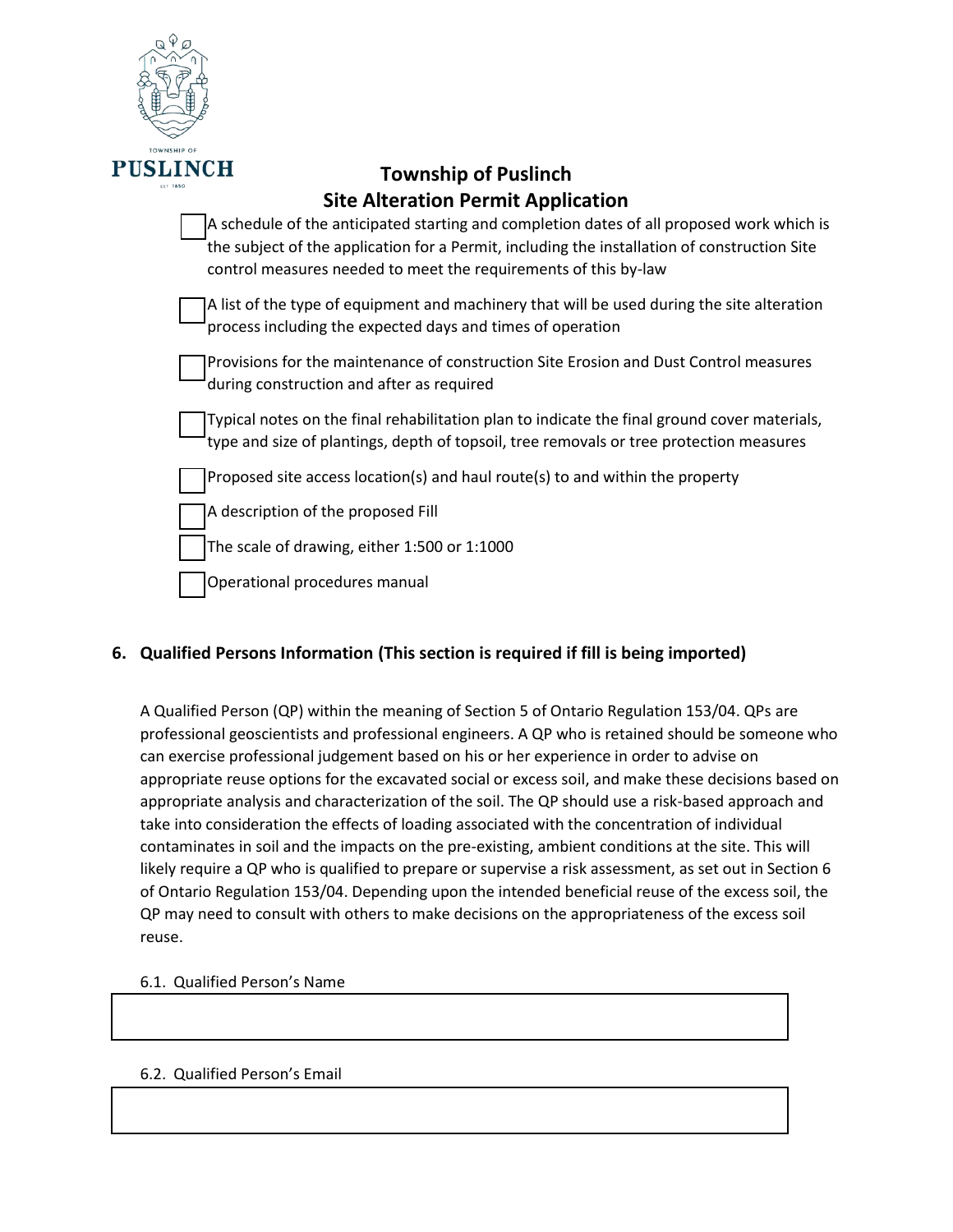

#### 6.3. Qualified Person's Phone Number

6.4. Qualified Person's Address

6.5. Is the QP qualified under the Professional Engineers Act or the Professional Geoscientists Act, 2000?

Professional Engineers Act



6.6. Provide Licence Number under the Professional Engineers Act

6.7. Provide Certificate Number under the Professional Geoscientists Act, 2000

6.8. A letter singed and dated by the QP as defined in O. Reg. 153/04, as amended, confirming that all fill imported to the property is in compliance with O. Reg. 153/04 and the amount of fill to be imported to the property in cubic metres (m3).

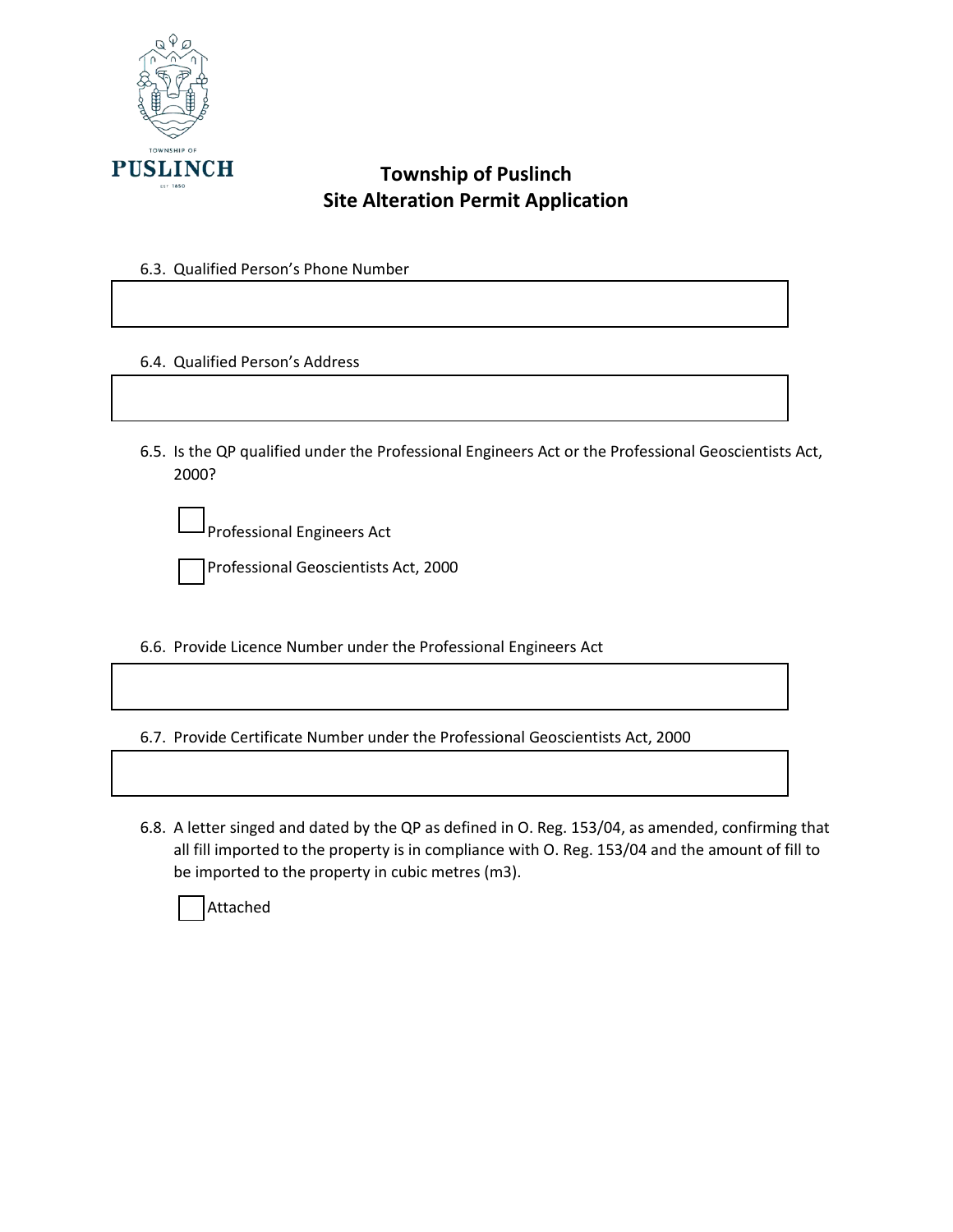

#### **Terms and Conditions**

That this application and all studies submitted in support of this Application may be made available for public review, pursuant to the provisions of the Municipal Freedom of Information and Protection of Privacy Act.

I shall not submit or cause or permit my application for a Permit to be submitted to the Township that is misleading or contains false information. Where it is revealed that the applicant or a Permit contained misleading or false information, the said Permit may be revoked by the Chief Building Official and the Permit Holder shall forthwith cease all work which was the subject of the revoked Permit.

I understand that, effective August 13, 2015, the Township has placed a moratorium to restrict site alteration projects to no more than 1000m3. Applications for Site Alterations with an excess of 1000m3 of fill will not be approved. Save and except projects deemed Normal Farm Practices under Farming and Food Production Protection Act, 1998.

I agree that I have reviewed and understand the Township's Site Alteration By-Law 031/2012 and further that I will comply with all requirements set out in that By-Law.

I understand further requirements may be imposed by the Chief Building Official that may be included as conditions to the approval of the permit.

I understand that it is the responsibility of the owner/applicant to ensure the Township is notified when the Site Alterations project is complete and provide the Township with as-built engineering drawings for final inspection by the Township's Engineers.

In accordance with the Township's User Fees and Charges By-law 052/2021, I agree to pay all third party costs associated with any necessary third party review of the application as deemed necessary by the Township. This includes applications made under Normal Farm Practices.

The owner will, both during and following the term of the Permit indemnify and save harmless the Township from all costs, losses, damages, judgements, claims, demands, suits, actions, complaints or other proceedings in any manner based upon, occasioned by or attribute to anything done or omitted to be done by the Owner, its directors, officers, employees, agents, sub-contractors or volunteers in connection with site alteration and fill activities conducted pursuant to the Permit.

I have read, understood, and will comply to the attached Terms & Conditions which form part of this permit application.

#### **Terms and Conditions**

I have read, understood and agree to the Terms and Conditions.